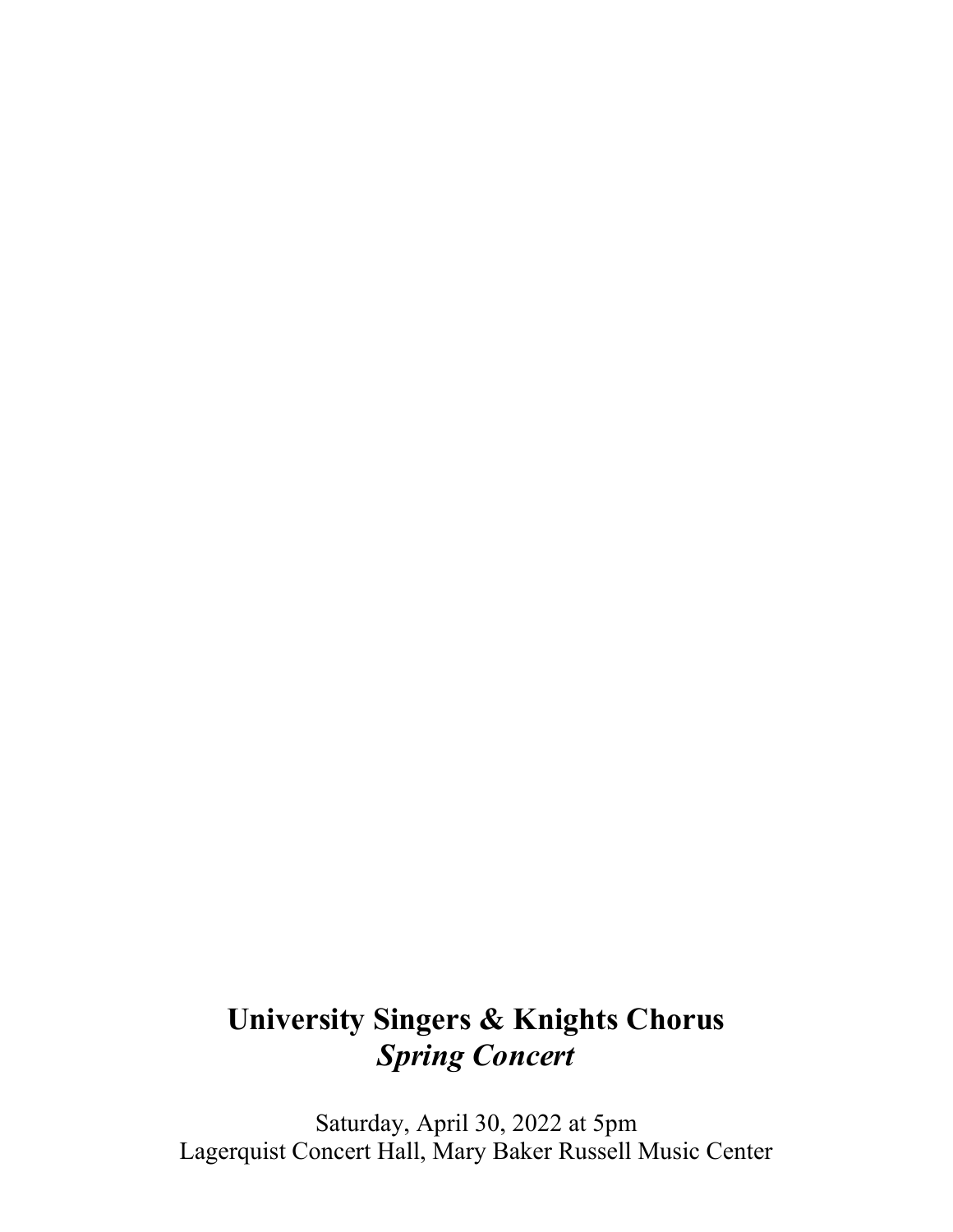Pacific Lutheran University School of Arts and Communication and the Department of Music present

## **University Singers**

Richard Nance, *conductor* Anika Hille, *student conductor* • Amy Boers, *piano*

## **Knights Chorus**

Barry Johnson, *conductor* Hailey Wharton, *student conductor* • Natalia Parmly, *piano* 

## Saturday, April 30, 2022 at 5pm Lagerquist Concert Hall, Mary Baker Russell Music Center

Welcome to Lagerquist Concert Hall.

Please disable the audible signal on all watches and cellular phones for the duration of the concert. Use of cameras, recording equipment and all digital devices is not permitted in the concert hall.

## **PROGRAM**

## **University Singers**

| Izabella Zimmerman and Nora Davis, soloists          |                                                                                                                      |
|------------------------------------------------------|----------------------------------------------------------------------------------------------------------------------|
| Sing to the Lord a new song,                         |                                                                                                                      |
| His praise in the assembly of the godly.             |                                                                                                                      |
| Let Israel rejoice in their Maker,                   |                                                                                                                      |
| let the children of Zion rejoice in their King.      |                                                                                                                      |
| <b>Music from the Nordic Region</b>                  |                                                                                                                      |
|                                                      |                                                                                                                      |
| Hosanna in the highest.                              |                                                                                                                      |
| We praise you, we bless you, we adore you.           |                                                                                                                      |
| Hosanna in the highest!                              |                                                                                                                      |
|                                                      |                                                                                                                      |
| Anika Hille, soloist                                 |                                                                                                                      |
| Gad, Asher, Issachar, Zebulun, Joseph, and Benjamin. | *The text of this piece is simply the names of the twelve sons of Jacob: Rueben, Simeon, Levi, Judah, Dan, Naphtali, |

## **Knights Chorus**

**Brothers, Sing On! ............................................................................ Edvard Grieg (1843-1907)/arr. Howard McKinney Find the Cost of Freedom ...................................................................................... Stephen Stills (b. 1945)/arr. Nick Page**  Hailey Wharton, *student conductor* **Soldier's Elegy .........................................................................................................................Michael C. Kregler (b. 1977)**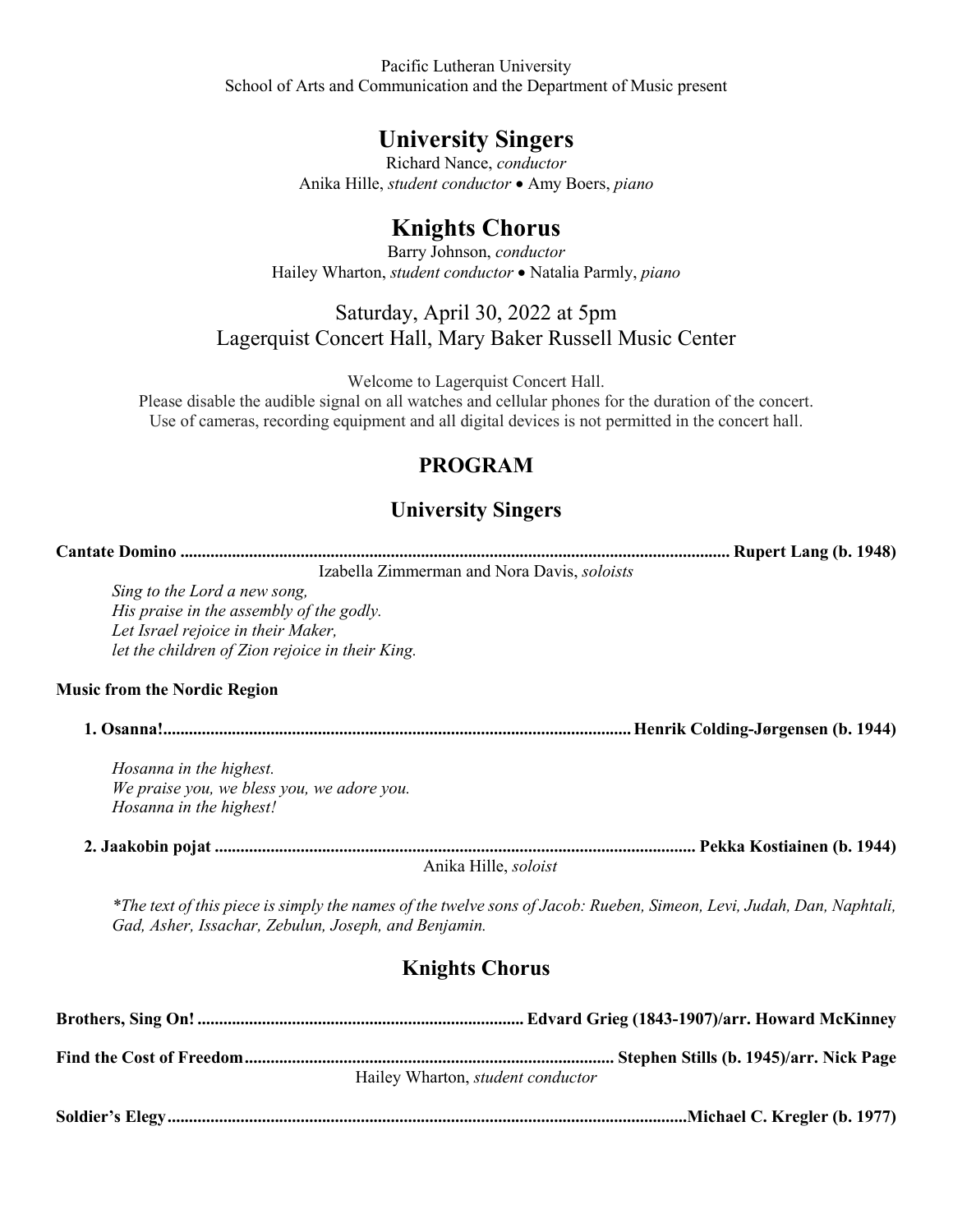## **University Singers**

|                                                                                                                                                                                                                                                                                                                                                                      | Maddie Van Blaricom, soloist                                                                                                                |
|----------------------------------------------------------------------------------------------------------------------------------------------------------------------------------------------------------------------------------------------------------------------------------------------------------------------------------------------------------------------|---------------------------------------------------------------------------------------------------------------------------------------------|
|                                                                                                                                                                                                                                                                                                                                                                      | Hannah McVay and Maggie Sheldon, soloists                                                                                                   |
|                                                                                                                                                                                                                                                                                                                                                                      | <b>INTERMISSION</b>                                                                                                                         |
|                                                                                                                                                                                                                                                                                                                                                                      | <b>Knights Chorus</b>                                                                                                                       |
|                                                                                                                                                                                                                                                                                                                                                                      | Skye Brist, guitar                                                                                                                          |
| Yes, like little flower petals are your lips,<br>With just a tiny, tiny hint of passion,<br>Ah, give them to me, those lips like little rosebuds<br>Give me a little kiss, Cannatella!<br>Give me one and take one, just a little kiss,<br>a little kiss from little lips that look like rose-petals.                                                                |                                                                                                                                             |
|                                                                                                                                                                                                                                                                                                                                                                      | Eddie Reid-Simons, Quinlan Shick, Joel Barkman, and Aris Moore, soloists                                                                    |
|                                                                                                                                                                                                                                                                                                                                                                      |                                                                                                                                             |
|                                                                                                                                                                                                                                                                                                                                                                      |                                                                                                                                             |
|                                                                                                                                                                                                                                                                                                                                                                      | <b>University Singers</b>                                                                                                                   |
|                                                                                                                                                                                                                                                                                                                                                                      |                                                                                                                                             |
| How lovely is your dwelling place, Lord Almighty!<br>My soul yearns, even faints, for the courts of the Lord;<br>my heart and flesh cry out for the living God.<br>Even the sparrow has found a home,<br>a place near your altar, Lord Almighty, my King and my God.<br>God loves mercy and truth,<br>and those who walk in innocence are given his grace and glory. | and the swallow a nest for herself, where she may have her young-<br>Blessed are those who dwell in your house; they are ever praising you. |
|                                                                                                                                                                                                                                                                                                                                                                      |                                                                                                                                             |
|                                                                                                                                                                                                                                                                                                                                                                      | Anika Hille, student conductor · Alyson Rake, viola                                                                                         |
|                                                                                                                                                                                                                                                                                                                                                                      | <b>Knights Chorus</b>                                                                                                                       |

**What Shall We Do with the Drunken Sailor? ...................... English Sea Chantey/arr. Alice Parker and Robert Shaw**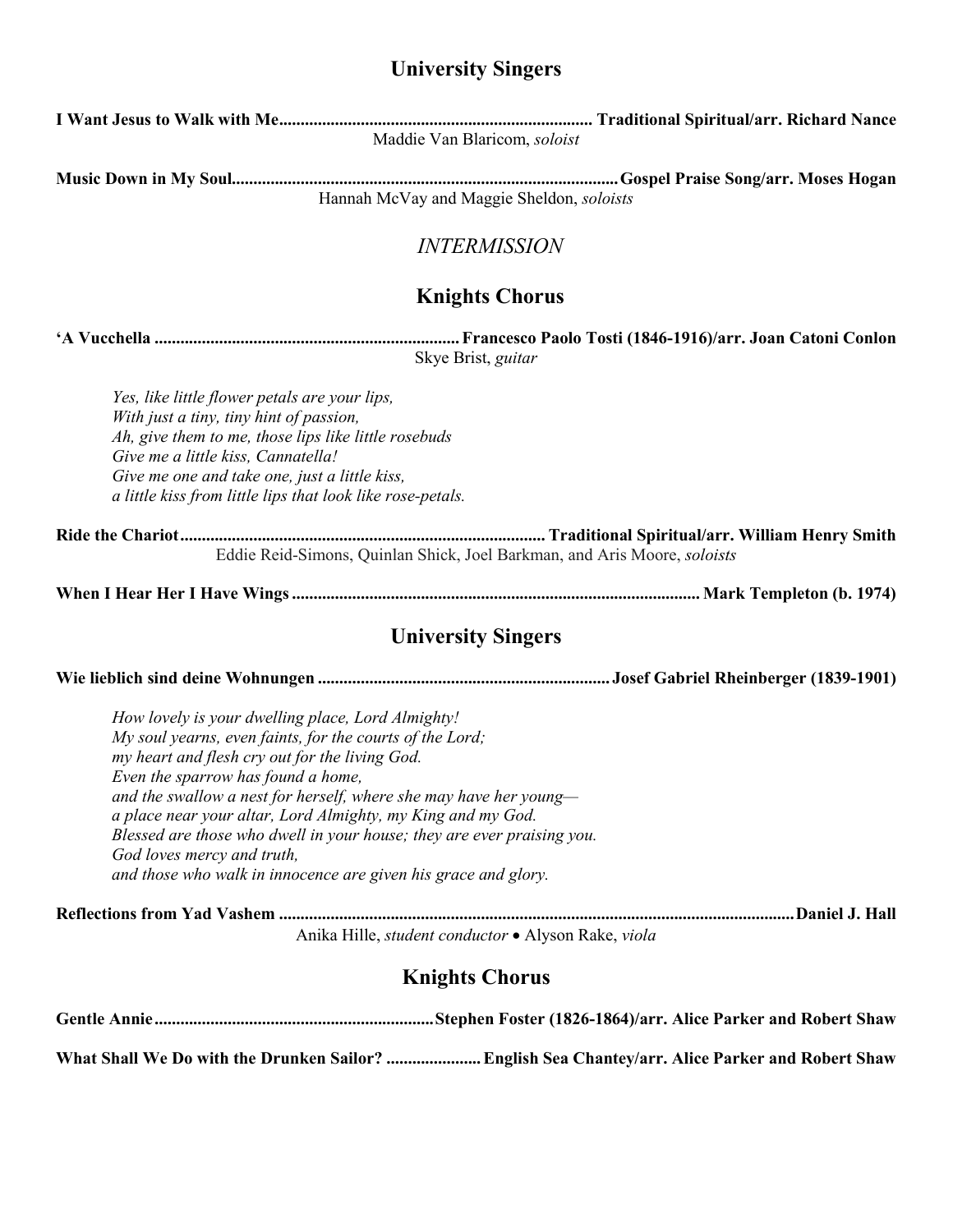## **University Singers**

| 1. Now the Bright Morning Star Comes Dancing<br>2. A Light Breather<br>3. Sound the Flute                                                              |                                           |
|--------------------------------------------------------------------------------------------------------------------------------------------------------|-------------------------------------------|
|                                                                                                                                                        | Robin Wessel, <i>flute</i>                |
| 1. Blending<br>2. To Those Who See                                                                                                                     |                                           |
|                                                                                                                                                        | Samantha Katz, soloist • Amy Boers, piano |
| Greetings, Spring! Youthful season.<br>God restores to the plains their glories.<br>The glowing sap, bubbling and seething,<br>bursts from its prison. |                                           |
| The woods and fields are in flower,<br>an invisible world is humming;<br>The water flows over the echoing pebbles<br>and sings a joyous melody.        |                                           |

*The hills are golden with blooming gorse, over the green swards the hawthorn scatters its snowy flowers; All is freshness, love and light, and from the fertile breast of the earth rise up songs and perfumes.*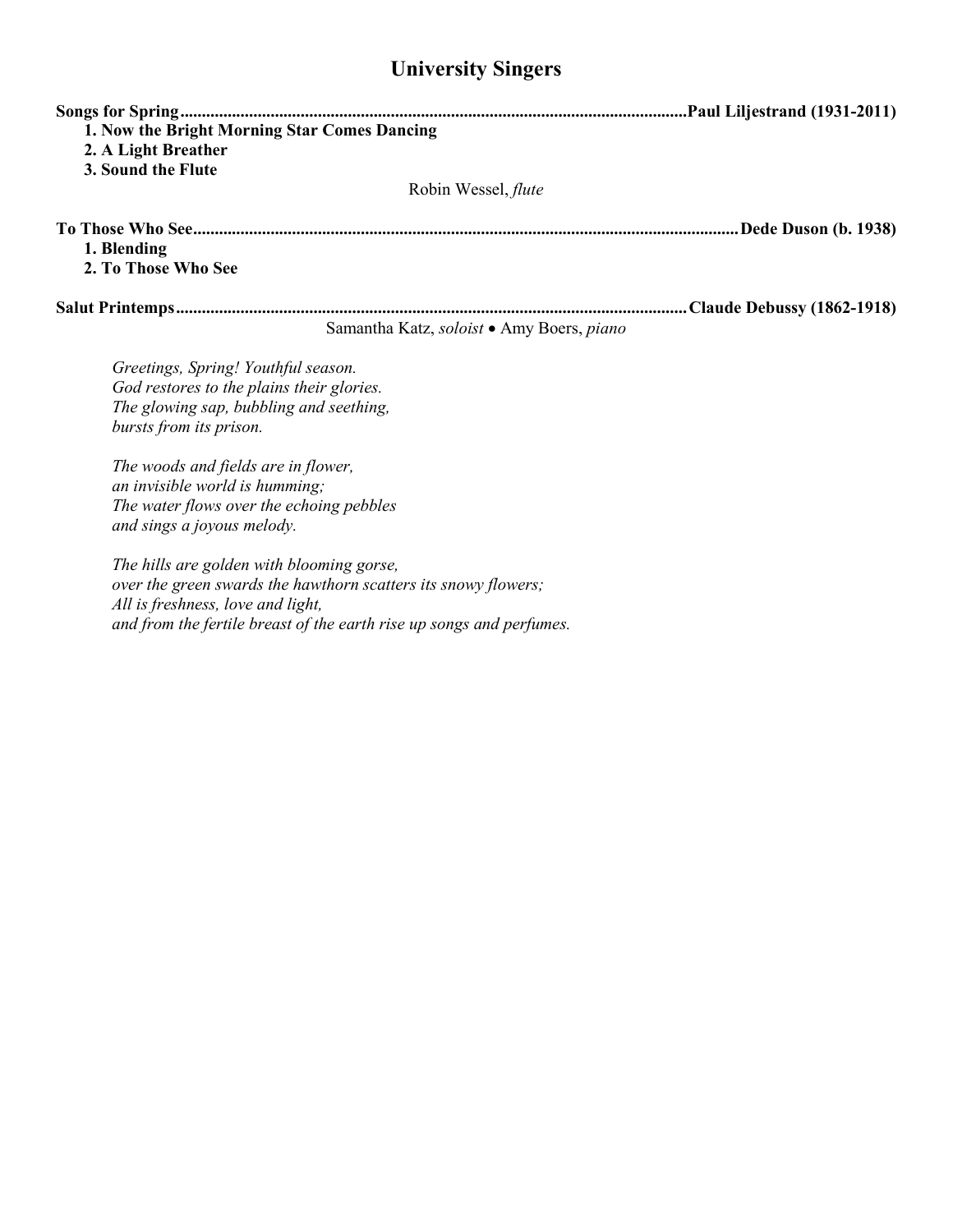### **Program Notes**

### **University Singers (notes by Richard Nance)**

Welcome to our program! It is wonderful to be singing before a live audience again, and we hope the repertoire we have planned will give you joy, inspires you, and perhaps make you pause for reflection. The University Singers will begin with a stirring setting of *Cantate Domino*, by Canadian composer Rupert Lang. Written in a rhythmic and declamatory style, the composer also makes use of mild tone clusters and soft aleatoric passages that underlay a solo voice. This piece is followed by two Nordic works: Danish composer Henrik Colding-Jørgensen's upbeat *Osanna!* and *Jaakobin Pojat*, a standard in the contemporary treble repertoire by Finnish composer Pekka Kostiainen. The composer sets the names of the twelve sons of Jacob (from the Book of Genesis) through a series of avant-garde special effects – stratification of the syllables of the names between various vocal parts, vocal glides, *Sprechstimme*, and ending on a major scale tone cluster.

Kris Mason, the founder and artistic director of the Seattle Children's Chorus, approached me about arranging the spiritual *I Want Jesus to Walk with Me* in 2007. One of my favorite settings of this well-known tune is Moses Hogan's arrangement for soprano or tenor solo, with eight-part unaccompanied mixed voices. It is deeply passionate, gutsy and emotional, and I was interested to see if I could create an arrangement that could be just as heartfelt, but also very different. As Kris and I were discussing the project, a bluesy bass line, underlaying a gospel-style piano accompaniment popped into my head, and from there sprang the rest of the arrangement. In the text, the slave prays that Jesus might be there to "walk with me" through the trials and tribulations of what was surely a horrific life. Though we of privilege can never place ourselves in a position to imagine what the life of a slave was like, singing a text like this and talking about the circumstance in which it was written can help us understand it. We pair the spiritual with a Gospel praise song, *Music Down in My Soul*, arranged by Moses Hogan. This piece was inspired by the spiritual, *Over My Head*, which you will hear sung lyrically in the opening section. The music then takes off into a rousing, revival inspired setting, in which Hogan makes use of call and response between soloists and choir.

Our third section of the program includes a beautiful setting of Psalm 84, *Wie lieblich sind deine Wohnungen* by Romantic composer Josef Rheinberger and Daniel J. Hall's powerful *Reflections from Yad Vashem*. The Rheinberger was originally set for harp accompaniment, but works equally well on piano, and features our accompanist Amy Boers. This work is a standard in the treble chorus repertoire. Student conductor Anika Hille has prepared and will direct Daniel Hall's work, which was inspired by his visit to the Yad Vashem Children's Memorial in west Jerusalem. About this piece, the composer says:

The text is a combination of scripture from Genesis, selected children's names from the actual Yad Vashem database, my own original verses, the 23rd Psalm or Adonai Roi (set in Hebrew), and a liberal treatment of the Hebrew lullaby, *Numi, Numi, Yaldati (Sleep, Sleep, My Little Girl).* These elements were selected, written and combined to musically and linguistically depict the spiritual, philosophical and emotional experience generated by visiting the Yad Vashem Children's Memorial.

The University Singers' final section of the program is all about the coming of spring! We begin with a collection of miniature part songs with flute accompaniment, *Songs for Spring*, by Paul Liljestrand, who spent his career primarily as an organist, choir master and composer of church music in New Jersey and Georgia. Liljestrand uses texts by John Milton, Theodore Roethke and William Blake in this lyrical trio of pieces. We then move to a two-song set by Texas composer Dede Duson, *To Those Who See*. In the first piece, Duson uses numerous meter changes and changes in metrical pulse to musically describe Gwen Frostic's text about the seamless transition from season to season. The second piece is a tribute to those who are continually optimistic, and who always look for beauty in what can be a bleak world. We finish our part of the program with *Salut Printemps*, by the French impressionist master Claude Debussy, who was inspired by the many portraits of nature created by the painter Claude Monet. One of the composer's few works for chorus, this bright and cheerful piece features a showy piano accompaniment and soprano solo. It was originally composed for treble chorus and orchestra when Debussy was only twenty years of age.

### **Knights Chorus (notes by Barry Johnson)**

*Brothers, Sing On!*, by Norwegian composer Edvard Grieg, has become a signature piece for Knights Chorus because of its message of the joy of tenor/bass singing and PLU's Scandinavian roots.